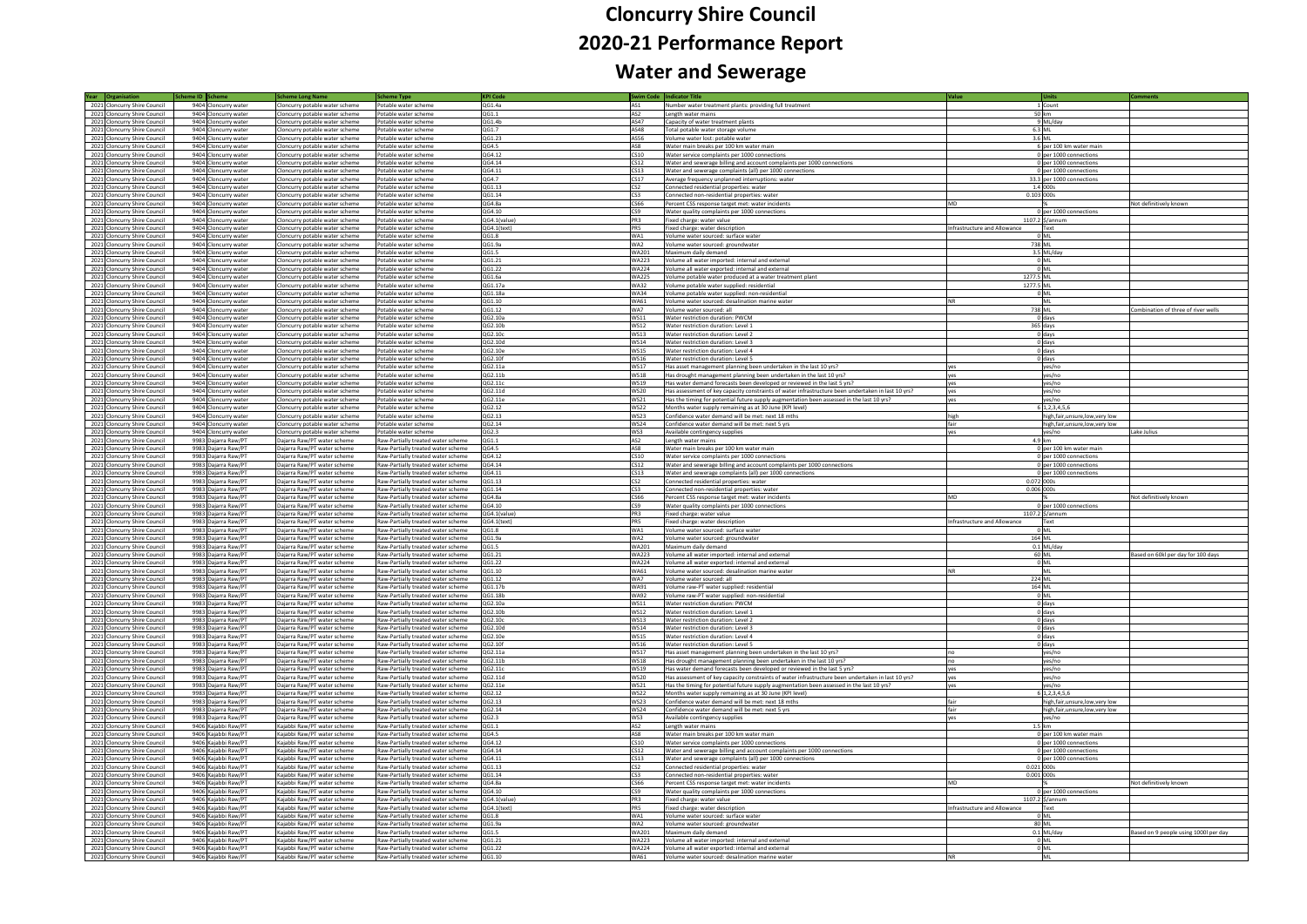| <b>Year   Organisation</b>             | Scheme ID Scheme                      | <b>Scheme Long Name</b>                | <b>Scheme Type</b>                                                       | <b>KPI Code</b> |                  | Swim Code Indicator Title                                                                          | Value                             | Units                             | <b>Comments</b>                          |
|----------------------------------------|---------------------------------------|----------------------------------------|--------------------------------------------------------------------------|-----------------|------------------|----------------------------------------------------------------------------------------------------|-----------------------------------|-----------------------------------|------------------------------------------|
| 2021 Cloncurry Shire Council           | 9406 Kajabbi Raw/PT                   | ajabbi Raw/PT water scheme             | Raw-Partially treated water scheme                                       | QG1.12          | WA7              | Volume water sourced: all                                                                          |                                   | 80 ML                             |                                          |
| 2021<br>Cloncurry Shire Council        | 9406 Kajabbi Raw/PT                   | Kajabbi Raw/PT water scheme            |                                                                          | QG1.17b         | WA91             |                                                                                                    |                                   | 80 ML                             |                                          |
|                                        |                                       |                                        | Raw-Partially treated water scheme<br>Raw-Partially treated water scheme |                 |                  | Volume raw-PT water supplied: residential                                                          |                                   | 0 ML                              |                                          |
| 2021<br>Cloncurry Shire Council        | 9406<br>ajabbi Raw/PT                 | ajabbi Raw/PT water scheme             |                                                                          | QG1.18b         | <b>WA92</b>      | Volume raw-PT water supplied: non-residential                                                      |                                   |                                   |                                          |
| 2021 Cloncurry Shire Council           | 9406 Kajabbi Raw/PT                   | Kajabbi Raw/PT water scheme            | Raw-Partially treated water scheme                                       | QG2.10a         | <b>WS11</b>      | Water restriction duration: PWCM                                                                   |                                   | 0 days                            |                                          |
| 2021<br>Cloncurry Shire Council        | ajabbi Raw/PT<br>9406                 | Kajabbi Raw/PT water scheme            | Raw-Partially treated water scheme                                       | QG2.10b         | <b>WS12</b>      | Water restriction duration: Level :                                                                |                                   | 0 days                            |                                          |
| 2021<br><b>Cloncurry Shire Council</b> | 9406 K<br>ajabbi Raw/PT               | Kajabbi Raw/PT water scheme            | Raw-Partially treated water scheme                                       | QG2.10c         | WS13             | Water restriction duration: Level 2                                                                |                                   | 0 days                            |                                          |
| 2021<br><b>Ioncurry Shire Council</b>  | ajabbi Raw/PT<br>9406                 | Kajabbi Raw/PT water scheme            | Raw-Partially treated water scheme                                       | QG2.10d         | <b>WS14</b>      | Water restriction duration: Level 3                                                                |                                   | days                              |                                          |
| <b>Cloncurry Shire Council</b><br>2021 | 9406 K<br>ajabbi Raw/PT               | Kajabbi Raw/PT water scheme            | Raw-Partially treated water scheme                                       | QG2.10e         | <b>WS15</b>      | Water restriction duration: Level 4                                                                |                                   | J days                            |                                          |
| 2021<br>Cloncurry Shire Council        | 9406<br>ajabbi Raw/PT                 | Kajabbi Raw/PT water scheme            | Raw-Partially treated water scheme                                       | QG2.10f         | <b>WS16</b>      | Water restriction duration: Level 5                                                                |                                   | days                              |                                          |
| 2021<br><b>Cloncurry Shire Council</b> | 9406 Kajabbi Raw/PT                   | Kajabbi Raw/PT water scheme            | Raw-Partially treated water scheme                                       | QG2.11a         | <b>WS17</b>      | Has asset management planning been undertaken in the last 10 yrs?                                  |                                   | yes/no                            |                                          |
| 202<br><b>Ioncurry Shire Council</b>   | 9406<br>ajabbi Raw/PT                 | Kajabbi Raw/PT water scheme            | Raw-Partially treated water scheme                                       | 2G2.11b         | <b>WS18</b>      | Has drought management planning been undertaken in the last 10 yrs?                                |                                   | yes/no                            |                                          |
| <b>Cloncurry Shire Council</b><br>2021 | 9406 Kajabbi Raw/PT                   | Kajabbi Raw/PT water scheme            | Raw-Partially treated water scheme                                       | QG2.11c         | <b>WS19</b>      | Has water demand forecasts been developed or reviewed in the last 5 yrs?                           |                                   | yes/no                            |                                          |
| 2021<br><b>Ioncurry Shire Council</b>  | ajabbi Raw/PT<br>9406                 | Kajabbi Raw/PT water scheme            | Raw-Partially treated water scheme                                       | QG2.11d         | <b>WS20</b>      | Has assessment of key capacity constraints of water infrastructure been undertaken in last 10 yrs? |                                   | yes/no                            |                                          |
| 2021<br>Cloncurry Shire Council        | 9406 Kajabbi Raw/PT                   | Kajabbi Raw/PT water scheme            | Raw-Partially treated water scheme                                       | QG2.11e         | <b>WS21</b>      | Has the timing for potential future supply augmentation been assessed in the last 10 yrs?          |                                   | yes/no                            |                                          |
| 2021<br>Ioncurry Shire Council         | ajabbi Raw/PT<br>9406                 | Kajabbi Raw/PT water scheme            | Raw-Partially treated water scheme                                       | QG2.12          | <b>WS22</b>      | Months water supply remaining as at 30 June (KPI level)                                            |                                   | 1.2.3.4.5.6                       |                                          |
| 2021<br>Cloncurry Shire Council        | 9406 Kajabbi Raw/PT                   | Kajabbi Raw/PT water scheme            | Raw-Partially treated water scheme                                       | QG2.13          | WS23             | Confidence water demand will be met: next 18 mths                                                  |                                   | nigh, fair, unsure, low, very low |                                          |
| 2021<br>Cloncurry Shire Council        | 9406 K<br>ajabbi Raw/PT               | Kaiabbi Raw/PT water scheme            | Raw-Partially treated water scheme                                       | QG2.14          | <b>WS24</b>      | Confidence water demand will be met: next 5 yrs                                                    | fair                              | high.fair.unsure.low.very low     |                                          |
| 2021<br>Cloncurry Shire Council        | 9406 K<br>(ajabbi Raw/PT              | Kajabbi Raw/PT water scheme            | Raw-Partially treated water scheme                                       | QG2.3           | WS3              | Available contingency supplies                                                                     |                                   | yes/no                            |                                          |
| 2021<br><b>Cloncurry Shire Council</b> | 9407<br>loncurry sewerage             | Cloncurry sewerage scheme              | Sewerage scheme                                                          | QG4.6           | AS39             | Sewerage mains breaks/chokes per 100 km sewer main                                                 |                                   | 23.3 per 100 km sewer mains       |                                          |
| 2021<br><b>Cloncurry Shire Council</b> | 9407<br>loncurry sewerage             | Cloncurry sewerage scheme              | Sewerage scheme                                                          | QG1.3           | AS4              | Number sewage treatment plants                                                                     |                                   | Count                             |                                          |
| 2021<br><b>Cloncurry Shire Council</b> | 9407<br>loncurry sewerage             | loncurry sewerage scheme               | Sewerage scheme                                                          | QG1.2           | AS5              | Length sewerage mains and channels                                                                 |                                   | 30 km                             |                                          |
| 2021 Cloncurry Shire Council           | 9407 0<br>Cloncurry sewerage          | Cloncurry sewerage scheme              | Sewerage scheme                                                          | QG4.13          | CS11             | Sewerage service complaints per 1000 connections                                                   |                                   | 0 per 1000 connections            |                                          |
| 2021                                   |                                       |                                        |                                                                          | QG4.14          | CS <sub>12</sub> |                                                                                                    |                                   | 0 per 1000 connections            |                                          |
| Cloncurry Shire Council                | 9407<br>loncurry sewerage             | Cloncurry sewerage scheme              | Sewerage scheme                                                          |                 |                  | Water and sewerage billing and account complaints per 1000 connections                             |                                   |                                   |                                          |
| 2021<br><b>Cloncurry Shire Council</b> | 9407<br>loncurry sewerage             | Cloncurry sewerage scheme              | Sewerage scheme                                                          | QG4.11          | CS13             | Water and sewerage complaints (all) per 1000 connections                                           |                                   | 0 per 1000 connections            |                                          |
| 2021<br><b>Cloncurry Shire Council</b> | 9407<br>loncurry sewerage             | Cloncurry sewerage scheme              | Sewerage scheme                                                          | QG1.15          | CS <sub>6</sub>  | Connected residential properties: sewerage                                                         |                                   | 1.5 000s                          |                                          |
| 2021<br>Cloncurry Shire Council        | 9407<br>oncurry sewerage              | loncurry sewerage scheme               | Sewerage scheme                                                          | QG4.9a          | <b>CS65</b>      | Percent CSS response target met: sewerage incidents                                                |                                   |                                   |                                          |
| 2021<br><b>Cloncurry Shire Council</b> | 9407<br>loncurry sewerage             | Cloncurry sewerage scheme              | Sewerage scheme                                                          | QG1.16          | CS7              | Connected non-residential properties: sewerage                                                     | 0.019 000s                        |                                   |                                          |
| 2021<br>Cloncurry Shire Council        | 9407<br>oncurry sewerage              | loncurry sewerage scheme               | Sewerage scheme                                                          | QG4.2(value)    | PR31             | Fixed charge: sewerage value                                                                       |                                   | 556 \$/annum                      |                                          |
| 2021<br>Cloncurry Shire Council        | 9407<br>loncurry sewerage             | Ioncurry sewerage scheme               | Sewerage scheme                                                          | QG4.2(text)     | <b>PR40</b>      | Fixed charge: sewerage description                                                                 | infrastructure + No. of pedestals | Text                              |                                          |
| 2021<br><b>Cloncurry Shire Council</b> | 9408<br>ajarra sewerage               | Jajarra sewerage scheme                | Sewerage scheme                                                          | QG4.6           | AS39             | Sewerage mains breaks/chokes per 100 km sewer main                                                 |                                   | per 100 km sewer mains            |                                          |
| 2021<br>Cloncurry Shire Council        | 9408 <sub>D</sub><br>Jajarra sewerage | Dajarra sewerage scheme                | Sewerage scheme                                                          | QG1.3           | AS4              | Number sewage treatment plants                                                                     |                                   | Count                             | Conventional lagoon treatment only       |
| 2021<br><b>Cloncurry Shire Council</b> | 9408<br>ajarra sewerage               | Dajarra sewerage scheme                | Sewerage scheme                                                          | QG1.2           | AS5              | Length sewerage mains and channels                                                                 |                                   |                                   |                                          |
| 2021 Cloncurry Shire Council           | 9408 <sub>D</sub><br>Jajarra sewerage | Jajarra sewerage scheme                | Sewerage scheme                                                          | QG4.13          | CS11             | Sewerage service complaints per 1000 connections                                                   |                                   | per 1000 connections              |                                          |
| 2021 Cloncurry Shire Council           | 9408<br>ajarra sewerage               | Dajarra sewerage scheme                | Sewerage scheme                                                          | QG4.14          | CS12             | Water and sewerage billing and account complaints per 1000 connections                             |                                   | per 1000 connections              |                                          |
| 2021 Cloncurry Shire Council           | 9408 Dajarra sewerage                 | Dajarra sewerage scheme                | Sewerage scheme                                                          | QG4.11          | CS13             | Water and sewerage complaints (all) per 1000 connections                                           |                                   | per 1000 connections              |                                          |
|                                        | 9408                                  |                                        |                                                                          | QG1.15          | CS6              |                                                                                                    | 0.072 000s                        |                                   |                                          |
| 2021<br><b>Ioncurry Shire Council</b>  | ajarra sewerage                       | ajarra sewerage scheme                 | Sewerage scheme                                                          | QG4.9a          | <b>CS65</b>      | Connected residential properties: sewerag                                                          |                                   |                                   |                                          |
| 2021 Cloncurry Shire Council           | 9408 Dajarra sewerage                 | Dajarra sewerage scheme                | Sewerage scheme                                                          |                 |                  | Percent CSS response target met: sewerage incidents                                                |                                   |                                   |                                          |
| 2021<br>Cloncurry Shire Council        | 9408<br>ajarra sewerage               | Dajarra sewerage scheme                | Sewerage scheme                                                          | QG1.16          | CS7              | Connected non-residential properties: sewerage                                                     | 0.006 000s                        |                                   |                                          |
| 2021<br>Cloncurry Shire Council        | 9408 <sub>D</sub><br>Jajarra sewerage | Dajarra sewerage scheme                | Sewerage scheme                                                          | QG4.2(value)    | PR31             | Fixed charge: sewerage value                                                                       |                                   | 476 \$/annum                      |                                          |
| 2021<br>Cloncurry Shire Council        | 9408 <sub>D</sub><br>ajarra sewerage  | Dajarra sewerage scheme                | Sewerage scheme                                                          | QG4.2(text)     | <b>PR40</b>      | Fixed charge: sewerage description                                                                 | infrastructure + no. of pedestals | Text                              |                                          |
| 2021<br>Cloncurry Shire Council        | loncurry SC WSP-wide<br>1332          | loncurry Shire Council WSP-wide        | WSP                                                                      | QG1.4a          |                  | Number water treatment plants: providing full treatment                                            |                                   | Count                             |                                          |
| 2021<br>Cloncurry Shire Council        | Cloncurry SC WSP-wide<br>1332 C       | Cloncurry Shire Council WSP-wide       | <b>WSP</b>                                                               | QG1.1           | AS <sub>2</sub>  | Length water mains                                                                                 | 56.4 km                           |                                   |                                          |
| 2021<br>Cloncurry Shire Council        | 1332 Cloncurry SC WSP-wide            | Cloncurry Shire Council WSP-wide       | <b>WSP</b>                                                               | QG4.6           | AS39             | Sewerage mains breaks/chokes per 100 km sewer main                                                 |                                   | 21.2 per 100 km sewer mains       |                                          |
| 2021<br>Cloncurry Shire Council        | loncurry SC WSP-wide                  | loncurry Shire Council WSP-wide        | <b>WSP</b>                                                               | QG1.3           | AS4              | Number sewage treatment plants                                                                     |                                   | 2 Count                           |                                          |
| 2021 Cloncurry Shire Council           | 1332 Cloncurry SC WSP-wide            | loncurry Shire Council WSP-wide        | <b>WSP</b>                                                               | QG1.4b          | AS47             | Capacity of water treatment plants                                                                 |                                   | 9 ML/dav                          |                                          |
| 2021<br><b>Cloncurry Shire Council</b> | loncurry SC WSP-wide<br>1332          | loncurry Shire Council WSP-wide        | <b>WSP</b>                                                               | QG1.7           | AS48             | Total potable water storage volume                                                                 |                                   | 6.3 ML                            |                                          |
| 2021 Cloncurry Shire Council           | 1332 C<br>Cloncurry SC WSP-wide       | loncurry Shire Council WSP-wide        | <b>WSP</b>                                                               | QG1.2           | AS5              | Length sewerage mains and channels                                                                 |                                   | 33 km                             |                                          |
| 2021<br><b>Cloncurry Shire Council</b> | loncurry SC WSP-wide<br>1332 0        | Cloncurry Shire Council WSP-wide       | <b>WSP</b>                                                               | QG1.23          | AS56             | Volume water lost: potable water                                                                   |                                   | 3.6 ML                            |                                          |
|                                        |                                       |                                        |                                                                          |                 |                  |                                                                                                    |                                   |                                   |                                          |
| 2021<br><b>Cloncurry Shire Council</b> | loncurry SC WSP-wide<br>1332          | Ioncurry Shire Council WSP-wide        | <b>WSP</b>                                                               | QG4.5           | AS8              | Water main breaks per 100 km water main                                                            |                                   | 5.3 per 100 km water main         |                                          |
| 2021 Cloncurry Shire Council           | 1332 Cloncurry SC WSP-wide            | loncurry Shire Council WSP-wide        | <b>WSP</b>                                                               | QG4.12          | <b>CS10</b>      | Water service complaints per 1000 connections                                                      |                                   | 0 per 1000 connections            |                                          |
| 2021 Cloncurry Shire Council           | 1332 0<br>loncurry SC WSP-wide        | loncurry Shire Council WSP-wide        | <b>WSP</b>                                                               | QG4.13          | CS11             | Sewerage service complaints per 1000 connections                                                   |                                   | 0 per 1000 connections            |                                          |
| 2021<br>Cloncurry Shire Council        | loncurry SC WSP-wide<br>1332          | Ioncurry Shire Council WSP-wide        | <b>WSP</b>                                                               | QG4.14          | CS <sub>12</sub> | Water and sewerage billing and account complaints per 1000 connections                             |                                   | per 1000 connections              |                                          |
| 2021<br>Cloncurry Shire Council        | loncurry SC WSP-wide<br>1332          | loncurry Shire Council WSP-wide        | <b>WSP</b>                                                               | QG4.11          | CS <sub>13</sub> | Water and sewerage complaints (all) per 1000 connections                                           |                                   | per 1000 connections              |                                          |
| 2021<br>Cloncurry Shire Council        | oncurry SC WSP-wide<br>1332           | <b>Ioncurry Shire Council WSP-wide</b> | <b>WSP</b>                                                               | QG4.7           | CS17             | Average frequency unplanned interruptions: water                                                   |                                   | 33.3 per 1000 connections         |                                          |
| 2021<br><b>Cloncurry Shire Council</b> | 1332 C<br>Cloncurry SC WSP-wide       | Cloncurry Shire Council WSP-wide       | <b>WSP</b>                                                               | QG1.13          | CS <sub>2</sub>  | Connected residential properties: water                                                            | 1.493 000s                        |                                   |                                          |
| 2021<br><b>Cloncurry Shire Council</b> | 1332 Cloncurry SC WSP-wide            | loncurry Shire Council WSP-wide        | <b>WSP</b>                                                               | QG1.14          | CS3              | Connected non-residential properties: water                                                        |                                   | 0.11 000s                         |                                          |
| 2021<br><b>Ioncurry Shire Council</b>  | oncurry SC WSP-wide                   | Ioncurry Shire Council WSP-wide        | <b>WSP</b>                                                               | QG1.15          |                  | Connected residential properties: sewerage                                                         | 1.572 000s                        |                                   |                                          |
| 2021 Cloncurry Shire Council           | Cloncurry SC WSP-wide<br>1332 C       | Cloncurry Shire Council WSP-wide       | <b>WSP</b>                                                               | QG4.9a          | CS65             | Percent CSS response target met: sewerage incidents                                                |                                   |                                   |                                          |
| 2021 Cloncurry Shire Council           | 1332 0<br>loncurry SC WSP-wide        | Cloncurry Shire Council WSP-wide       | <b>WSP</b>                                                               | QG4.8a          | CS66             | Percent CSS response target met: water incidents                                                   | <b>MD</b>                         |                                   |                                          |
| 2021 Cloncurry Shire Council           | 1332 Cloncurry SC WSP-wide            | loncurry Shire Council WSP-wide        | WSP                                                                      | QG1.16          | CS7              | Connected non-residential properties: sewerage                                                     | 0.025 000s                        |                                   |                                          |
| 2021 Cloncurry Shire Council           | 1332<br>loncurry SC WSP-wide          | Cloncurry Shire Council WSP-wide       | <b>WSP</b>                                                               | QG4.10          | CS <sub>9</sub>  | Water quality complaints per 1000 connections                                                      |                                   | 0 per 1000 connections            |                                          |
| 2021 Cloncurry Shire Council           | Cloncurry SC WSP-wide<br>1332 C       | Cloncurry Shire Council WSP-wide       | WSP                                                                      | QG3.9           | FN1              | Revenue: all (NPR) water                                                                           |                                   | 2926 \$,000                       |                                          |
| 2021 Cloncurry Shire Council           | 1332 Cloncurry SC WSP-wide            | Cloncurry Shire Council WSP-wide       | <b>WSP</b>                                                               | QG3.6           | <b>FN10</b>      | Nominal written down replacement cost: fixed sewerage assets                                       |                                   | 11704 \$,000                      |                                          |
| 2021 Cloncurry Shire Council           | 1332 Cloncurry SC WSP-wide            | Cloncurry Shire Council WSP-wide       | <b>WSP</b>                                                               | QG3.11          | <b>FN11</b>      | Costs: operating water per connection                                                              |                                   | 697.44 \$/connection              |                                          |
|                                        |                                       |                                        | <b>WSP</b>                                                               | QG3.12          | <b>FN12</b>      |                                                                                                    |                                   |                                   |                                          |
| 2021<br>Cloncurry Shire Council        | loncurry SC WSP-wide<br>1332          | Cloncurry Shire Council WSP-wide       |                                                                          |                 |                  | Costs: operating sewerage per connection                                                           |                                   | 146.52 \$/connection              |                                          |
| 2021 Cloncurry Shire Council           | 1332 Cloncurry SC WSP-wide            | Cloncurry Shire Council WSP-wide       | WSP                                                                      | QG3.1           | <b>FN14</b>      | Capital expenditure: water supply                                                                  |                                   | 1030 \$,000                       | Dajarra RO plant purchased and installed |
| 2021<br><b>Cloncurry Shire Council</b> | loncurry SC WSP-wide<br>1332          | loncurry Shire Council WSP-wide        | <b>WSP</b>                                                               | QG3.2           | <b>FN15</b>      | Capital expenditure: sewerage                                                                      |                                   | $0$ \$,000                        |                                          |
| 2021 Cloncurry Shire Council           | 1332 Cloncurry SC WSP-wide            | Cloncurry Shire Council WSP-wide       | <b>WSP</b>                                                               | QG3.10          | FN <sub>2</sub>  | Revenue: all (NPR) sewerage                                                                        |                                   | 735 \$,000                        |                                          |
| 2021 Cloncurry Shire Council           | 1332 Cloncurry SC WSP-wide            | Cloncurry Shire Council WSP-wide       | <b>WSP</b>                                                               | QG3.3           | <b>FN26</b>      | Capital works grants: water                                                                        |                                   | $0$ \$,000                        |                                          |
| 2021 Cloncurry Shire Council           | 1332 Cloncurry SC WSP-wide            | Cloncurry Shire Council WSP-wide       | WSP                                                                      | QG3.4           | <b>FN27</b>      | Capital works grants: sewerage                                                                     |                                   | 0,5,000                           |                                          |
| 2021 Cloncurry Shire Council           | Cloncurry SC WSP-wide<br>1332 C       | loncurry Shire Council WSP-wide        | WSP                                                                      | QG3.11a         | <b>FN32</b>      | Costs: operating water (NPR)                                                                       |                                   | 1118 \$,000                       |                                          |
| 2021 Cloncurry Shire Council           | 1332 0<br>loncurry SC WSP-wide        | Cloncurry Shire Council WSP-wide       | <b>WSP</b>                                                               | QG3.12a         | <b>FN33</b>      | Costs: operating sewerage                                                                          |                                   | 234 \$,000                        |                                          |
| 2021 Cloncurry Shire Council           | Cloncurry SC WSP-wide<br>1332 C       | Cloncurry Shire Council WSP-wide       | WSP                                                                      | QG3.21          | <b>FN49</b>      | Costs: any other water                                                                             |                                   | $0$ \$.000                        |                                          |
| 2021 Cloncurry Shire Council           | 1332 Cloncurry SC WSP-wide            | Cloncurry Shire Council WSP-wide       | <b>WSP</b>                                                               | QG3.22          | <b>FN50</b>      | Costs: any other sewerage                                                                          |                                   | 0.5,000                           |                                          |
| 2021 Cloncurry Shire Council           | loncurry SC WSP-wide<br>1332 0        | loncurry Shire Council WSP-wide        | WSP                                                                      | QG3.7           | <b>FN74</b>      | Current replacement costs: fixed water assets                                                      |                                   | 61300 \$,000                      |                                          |
| 2021 Cloncurry Shire Council           | 1332 Cloncurry SC WSP-wide            | Cloncurry Shire Council WSP-wide       | WSP                                                                      | QG3.8           | <b>FN75</b>      | Current replacement costs: fixed sewerage assets                                                   |                                   | 20375 \$,000                      |                                          |
| 2021 Cloncurry Shire Council           | 1332 Cloncurry SC WSP-wide            | Cloncurry Shire Council WSP-wide       | WSP                                                                      | QG3.13          | <b>FN76</b>      | Costs: maintenance water                                                                           |                                   | 847 \$,000                        |                                          |
| 2021<br>Cloncurry Shire Council        | loncurry SC WSP-wide<br>1332          | Ioncurry Shire Council WSP-wide        | <b>WSP</b>                                                               | QG3.14          | <b>FN77</b>      | Costs: maintenance sewerage                                                                        |                                   | 109 \$,000                        |                                          |
| 2021 Cloncurry Shire Council           | 1332 Cloncurry SC WSP-wide            | Cloncurry Shire Council WSP-wide       | WSP                                                                      | QG3.15          | <b>FN78</b>      | Current cost depreciation: water                                                                   |                                   | 1148 \$,000                       |                                          |
| 2021<br><b>Cloncurry Shire Council</b> | loncurry SC WSP-wide<br>1332          | loncurry Shire Council WSP-wide        | <b>WSP</b>                                                               | QG3.16          | <b>FN79</b>      | Current cost depreciation: sewerage                                                                |                                   | 250 \$,000                        |                                          |
| 2021 Cloncurry Shire Council           | 1332 Cloncurry SC WSP-wide            | Cloncurry Shire Council WSP-wide       | WSP                                                                      | QG3.17          | <b>FN80</b>      | Previous 5 year average annual renewals expenditure: water                                         |                                   | 300 \$,000                        |                                          |
| 2021<br><b>Cloncurry Shire Council</b> | loncurry SC WSP-wide<br>1332          | loncurry Shire Council WSP-wide        | <b>WSP</b>                                                               | QG3.18          | <b>FN81</b>      | Previous 5 year average annual renewals expenditure: sewerage                                      |                                   | 200 \$,000                        |                                          |
| 2021 Cloncurry Shire Council           | 1332 Cloncurry SC WSP-wide            | Cloncurry Shire Council WSP-wide       | WSP                                                                      | QG3.19          | FN82             | Forecast 5 year average annual renewals expenditure: water                                         |                                   | 300 \$,000                        |                                          |
| 2021 Cloncurry Shire Council           | loncurry SC WSP-wide<br>1332 0        | loncurry Shire Council WSP-wide        | <b>WSP</b>                                                               | QG3.20          | <b>FN83</b>      | Forecast 5 year average annual renewals expenditure: sewerage                                      |                                   | 200 \$,000                        |                                          |
| 2021 Cloncurry Shire Council           | 1332 Cloncurry SC WSP-wide            |                                        |                                                                          | QG3.5           | FN9              |                                                                                                    |                                   | 40206 \$,000                      |                                          |
|                                        |                                       | Cloncurry Shire Council WSP-wide       | WSP                                                                      |                 |                  | Nominal written down replacement cost: fixed water assets                                          |                                   |                                   |                                          |
| 2021 Cloncurry Shire Council           | loncurry SC WSP-wide<br>1332          | loncurry Shire Council WSP-wide        | <b>WSP</b>                                                               | QG4.1(value)    | PR3              | Fixed charge: water value                                                                          |                                   | 1107.2 \$/annum                   |                                          |
| 2021 Cloncurry Shire Council           | 1332 Cloncurry SC WSP-wide            | Cloncurry Shire Council WSP-wide       | <b>WSP</b>                                                               | QG4.2(value)    | PR31             | Fixed charge: sewerage value                                                                       |                                   | 556 \$/annum                      |                                          |
| 2021 Cloncurry Shire Council           | loncurry SC WSP-wide<br>1332          | loncurry Shire Council WSP-wide        | <b>WSP</b>                                                               | QG4.2(text)     | <b>PR40</b>      | Fixed charge: sewerage description                                                                 | nfrastructure + no. of pedestals  | Text                              |                                          |
| 2021 Cloncurry Shire Council           | 1332 Cloncurry SC WSP-wide            | Cloncurry Shire Council WSP-wide       | WSP                                                                      | QG4.3           | <b>PR47</b>      | Annual bill based on 200kL/a: water+sewerage                                                       | 1663.2                            |                                   |                                          |
| 2021<br>Cloncurry Shire Council        | Cloncurry SC WSP-wide<br>1332 C       | Cloncurry Shire Council WSP-wide       | WSP                                                                      | QG4.4           | <b>PR48</b>      | Typical residential bill: water+sewerage                                                           | 1663.2 \$                         |                                   |                                          |
| 2021<br><b>Cloncurry Shire Council</b> | Cloncurry SC WSP-wide<br>1332 C       | Cloncurry Shire Council WSP-wide       | WSP                                                                      | QG4.1(text)     | PR5              | Fixed charge: water description                                                                    | nfrastructure and Allowance       | Text                              |                                          |
| 2021 Cloncurry Shire Council           | 1332 Cloncurry SC WSP-wide            | Cloncurry Shire Council WSP-wide       | WSP                                                                      | QG1.8           | WA1              | Volume water sourced: surface water                                                                |                                   | 0 ML                              |                                          |
| 2021<br><b>Cloncurry Shire Council</b> | 1332 0<br>loncurry SC WSP-wide        | loncurry Shire Council WSP-wide        | <b>WSP</b>                                                               | QG1.9a          | WA2              | Volume water sourced: groundwater                                                                  |                                   | 982 ML                            |                                          |
| 2021<br>Cloncurry Shire Council        | loncurry SC WSP-wide<br>1332 0        | Cloncurry Shire Council WSP-wide       | WSP                                                                      | QG1.5           | WA201            | Maximum daily demand                                                                               |                                   | 3.7 ML/day                        |                                          |
| <b>Cloncurry Shire Council</b><br>2021 | loncurry SC WSP-wide<br>1332 0        | loncurry Shire Council WSP-wide        | <b>WSP</b>                                                               | QG1.21          | <b>WA223</b>     | Volume all water imported: internal and external                                                   |                                   | 60 ML                             |                                          |
| 2021 Cloncurry Shire Council           | 1332 Cloncurry SC WSP-wide            | Cloncurry Shire Council WSP-wide       | WSP                                                                      | QG1.22          | <b>WA224</b>     | Volume all water exported: internal and external                                                   |                                   | 0 ML                              |                                          |
| 2021 Cloncurry Shire Council           | 1332 Cloncurry SC WSP-wide            | Cloncurry Shire Council WSP-wide       | <b>WSP</b>                                                               | QG1.6a          | <b>WA225</b>     | Volume potable water produced at a water treatment plant                                           | 1277.5 ML                         |                                   |                                          |
|                                        |                                       |                                        |                                                                          |                 |                  |                                                                                                    |                                   |                                   |                                          |